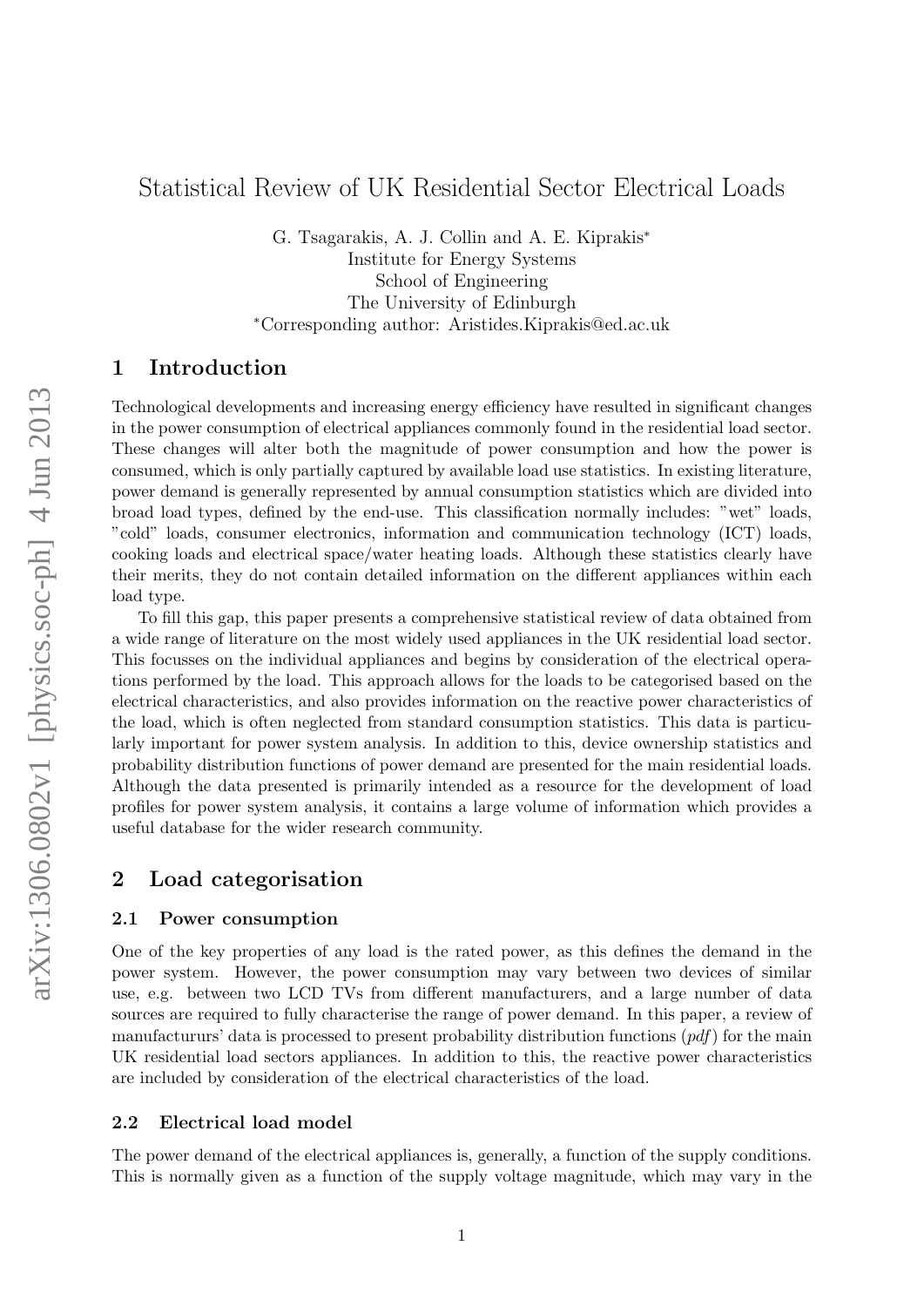range of plus minus 10% from nominal. Traditionally, load characteristics are defined as one of three general load models:

- Constant impedance for which the active and reactive power demands of the load vary proportionally to the square of the supply voltage magnitude.
- Constant current load for which the active and reactive power demands of the load vary in direct proportion (i.e. linearly) to the supply voltage magnitude.
- Constant power load for which the load will draw constant active and reactive power, irrespective of the changes in supply voltage magnitude.

Modern, non-linear loads are better represented as a mixture of these load models, and the relationship can be described by the polynomial load model, [\(1\)](#page-1-0) for active power and [\(2\)](#page-1-1) for reactive power as function of the supply voltage.

<span id="page-1-0"></span>
$$
P = P_0 \left[ Z_p \left( \frac{V}{V_p} \right)^2 + I_p \left( \frac{V}{V_0} \right) + P_p \right] \tag{1}
$$

<span id="page-1-1"></span>
$$
Q = Q_0 \left[ Z_q \left( \frac{V}{V_0} \right)^2 + I_q \left( \frac{V}{V_0} \right) + P_q \right] \tag{2}
$$

where:  $P$ ,  $Q$  and  $V$  are the actual active and reactive power demand and supply system voltage accordingly while  $P_0$ ,  $Q_0$  and  $V_0$  are the nominal/rated corresponding values.  $Z_p$ ,  $I_p$ ,  $P_p$  and  $Z_q$ ,  $I_q$ ,  $P_q$  are the polynomial load model coefficients.

In this review, the electrical characteristics are included by considering the actual electrical processes performed in each load. This allows the conversion of the load types into load categories, which better represent the electrical behaviour of the loads. The six main load types ("wet", "cold", consumer electronics (CE), ICT, cooking and space/water heating) can be converted into five general load categories:

- a) Lighting loads with three subcategories: general incandescent lamps (GIL) or lamps with similar electrical behaviour, i.e. halogen lamps (HIL), energy efficient lighting: compact and linear fluorescent lamps (CFL/LFL) and light-emitting diode (LED) light sources (LED LS).
- b) Resistive loads: appliances that are assumed to behave as ideal resistance. Examples of this category include electrical heating units and electrical cookers.
- c) Power electronics loads: including all consumer electronics and information and communication technology (ICT) appliances. These loads are sensitive to voltage variations and require a regulared dc voltage suppy, commonly referred to as a switch-mode power supply (SMPS). These loads will draw non-linear current waveforms from the supply systema and may require additional power factor correction (PFC) circuits to satisfy harmonic legislation, given in [\[1\]](#page-16-0). This effectively creates three sub categories of SMPS loads: a) loads of rated power less than 75 W which do not need any power factor correction (PFC), b) loads with passive PFC (p-PFC), c) and loads with active PFC (a-PFC).
- d) Directly-connected motors: which are utilised in a large number of domestic appliances, particulary in "wet" and "cold" loads. In the UK residential sector, these are predominantly single-phase induction motors (SPIM). There are possible sub-categories based on the electrical configuration of the SPIM and the type of mechanical loading on the motor. In the UK residential sector these possible variations can be classified as: the addition of run capacitor (capacitor start-run - CSR) or not (resistive start-inductor run - RSIR) and constant or quadratic torque (CT and QT, respectively).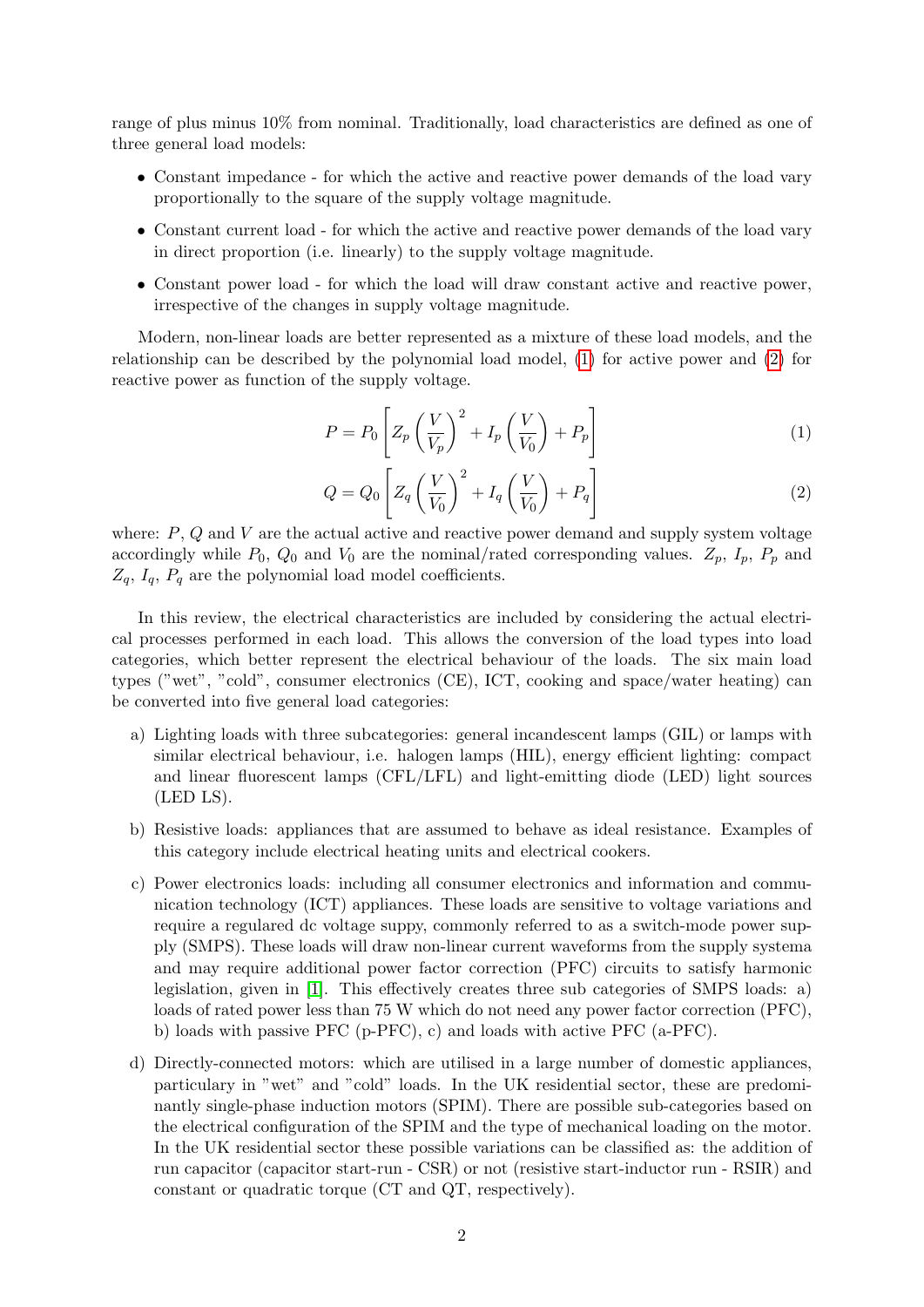e) Drive-controlled motors: are more efficient and allow for a better control of the torque/speed performance. Although they are more prevalent in other load sectors, they are not widely found in the UK residential load sector. However, they are expected to increase in numbers in the next generation of energy efficient domestic appliances.

Further information on the load categories classification can be found in [\[2,](#page-16-1) [3\]](#page-16-2). A summary of the electrical load models of the load categories is given in Table [1.](#page-2-0)

| $\mu$ and $\mu$ , intouch of foad types $\mu$ .                    |          |                  |          |         |              |          |          |
|--------------------------------------------------------------------|----------|------------------|----------|---------|--------------|----------|----------|
| Category                                                           | Power    | $ZIP - P$        |          |         | $ZIP -$<br>Q |          |          |
|                                                                    | factor   | Ζ                |          | P       | Ζ            |          | Ρ        |
| <b>GIL</b>                                                         |          | $\Omega$         | 0        |         | $\Omega$     | $\Omega$ | $\Omega$ |
| CFL/LFL                                                            | $0.91*$  | $-0.01$          | 0.96     | 0.05    | 0.1          | $-0.73$  | $-0.37$  |
| LED LS                                                             | $0.137*$ | 0.23             | 0.85     | $-0.08$ | $-1.05$      | 0.04     | 0.01     |
| Resistive                                                          |          | $\left( \right)$ | $\theta$ | 1       | 0            | 0        |          |
| $SMPS_{noPFC}$                                                     | 0.994    | 0                | 0        | 1       | $-3.63$      | 9.88     | $-7.25$  |
| $SMPS_{pPFC}$                                                      | 0.97     | 0                | 0        | 1       | 0.45         | $-1.44$  | 1.99     |
| $SMPS_{aPFC}$                                                      |          | 0                | $\Omega$ | 1       | 0            | ∩        |          |
| $RSIR_{QT}$                                                        | 0.62     | 0.1              | 0.1      | 0.8     | 1.4          | $-0.91$  | 0.5      |
| $RSIR_{CT}$                                                        | 0.62     | 0.63             | $-1.2$   | 1.57    | 1.4          | $-0.91$  | 0.5      |
| $CSCR_{CT}$                                                        | 0.9      | 0.5              | $-0.62$  | 1.11    | 1.54         | $-1.43$  | 0.89     |
| where: * indicates a capacitive load. Note: the LED is lower power |          |                  |          |         |              |          |          |
| variant intended for HIL spotlight replacement.                    |          |                  |          |         |              |          |          |

<span id="page-2-0"></span>Table 1: Models of load types [\[2\]](#page-16-1).

Figure [1](#page-2-1) illustrates how the annual UK residential load sector consumption may be converted from load type into load categories. This offers a different representation of load statistics and can be directly obtained from the data presented in the main body text.



<span id="page-2-1"></span>

### 2.3 Ownership statistics

The final data set that is required to provide a comparitive study of the UK residential load sector is statistics of appliance ownership. This includes a high level of granularity, dividing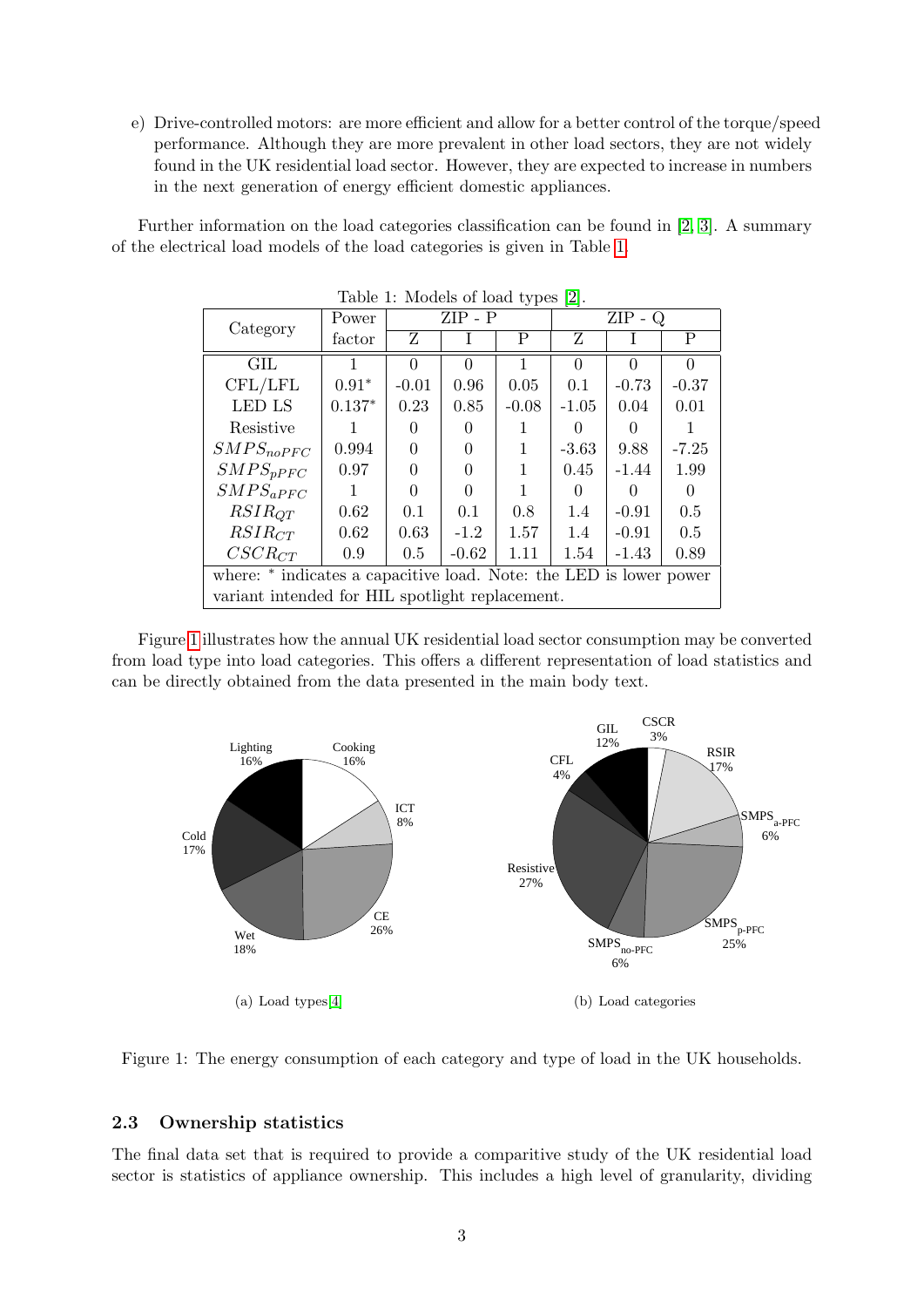each load type into a number of individual appliances. These are included in the developed pdf's to allow for direct implementation.

# 3 Cold loads

"Cold" load covers all types of refrigerators and freezers. These appliances may be divided into four groups based on size and technical features [\[5\]](#page-16-4): group 1 includes small fridges (2 to 3 shelves) with or without a small freezer compartment ( Category 1 to 6); group 2 is defined as larger fridges (>3 shelves) with separate freezer section (Category 7 or 10). Stand-alone upright freezers are classified as group 3 (Category 8), while chest freezers are group 4 (Category 9). A review of the consumption, operation and ownership statistics is included at the end of this section in Table [2.](#page-3-0)

### 3.1 Technical description

These devices operate by circulating a refrigerant which absorbs heat from within the device and expends this via external heat exchange pipes. This cycle requires the refrigerant to change state, i.e. from gas to liquid and liquid to gas, and is achieved by a compressor and an expansion valve. The electrical demand is a result of the SPIM used to drive the compressor. This will cycle on and off as a result of thermostatic control to maintain the desired temperature, the typical cycle will last three quarters of an hour (with a duty ratio of approximately 0.33)[\[6\]](#page-16-5).

As the compressors used in such devices do not require high starting or running torque, it is expected that 100% of this load uses RSIR SPIMs. The motor load is a reciprocating compressor which behaves as a constant torque mechanical load [\[7\]](#page-16-6). The power demand in operation stage ("on period") varies between 25 to 252 W depending on the appliance and will not consume any power during in the "off period" [\[5,](#page-16-4) [8\]](#page-16-7). For all "cold" loads, the distribution of the rated power is considered to be normal, with further details in Table [2.](#page-3-0)

### 3.2 Ownership statistics

In the UK, every household will contain at least one "cold" load, defined as the primary device, and around a quarter of all households will have a secondary appliance [\[5\]](#page-16-4).

For the main/primary device, 20.7% of fridges are within group 1 and the rest 79.3% are from group 2. For the secondary refrigerator, a smaller appliance, both in terms of physical size and rated power, is mainly used since they consist of 80% of the total number. For freezers, most households have an upright freezer (91.2%) and 33% possess a chest freezer.

|                                                           |         | Device ownership $(\%)$ |                |                  | Power Demand                        |
|-----------------------------------------------------------|---------|-------------------------|----------------|------------------|-------------------------------------|
| Load                                                      | Primary | Secondary               | On period<br>W | Off period<br>W) | Distribution                        |
| Group 1                                                   | 20.7    | 80                      | 36-45          |                  | Normal: $\mu = 40, \sigma = 1.5$    |
| Group 2                                                   | 79.3    | 20                      | 25-252         | $\Omega$         | Normal: $\mu = 139$ , $\sigma = 23$ |
| Group 3                                                   | 91.2    |                         | 29-167         |                  | Normal: $\mu = 98$ , $\sigma = 23$  |
| Group 4                                                   | 33      |                         | 28-186         |                  | Normal: $\mu = 107$ , $\sigma = 26$ |
| Note: the groups refer to definintions in Section 3 text. |         |                         |                |                  |                                     |

<span id="page-3-0"></span>Table 2: Power ranges and ownership statistics for cold devices [\[4,](#page-16-3) [8,](#page-16-7) [5\]](#page-16-4).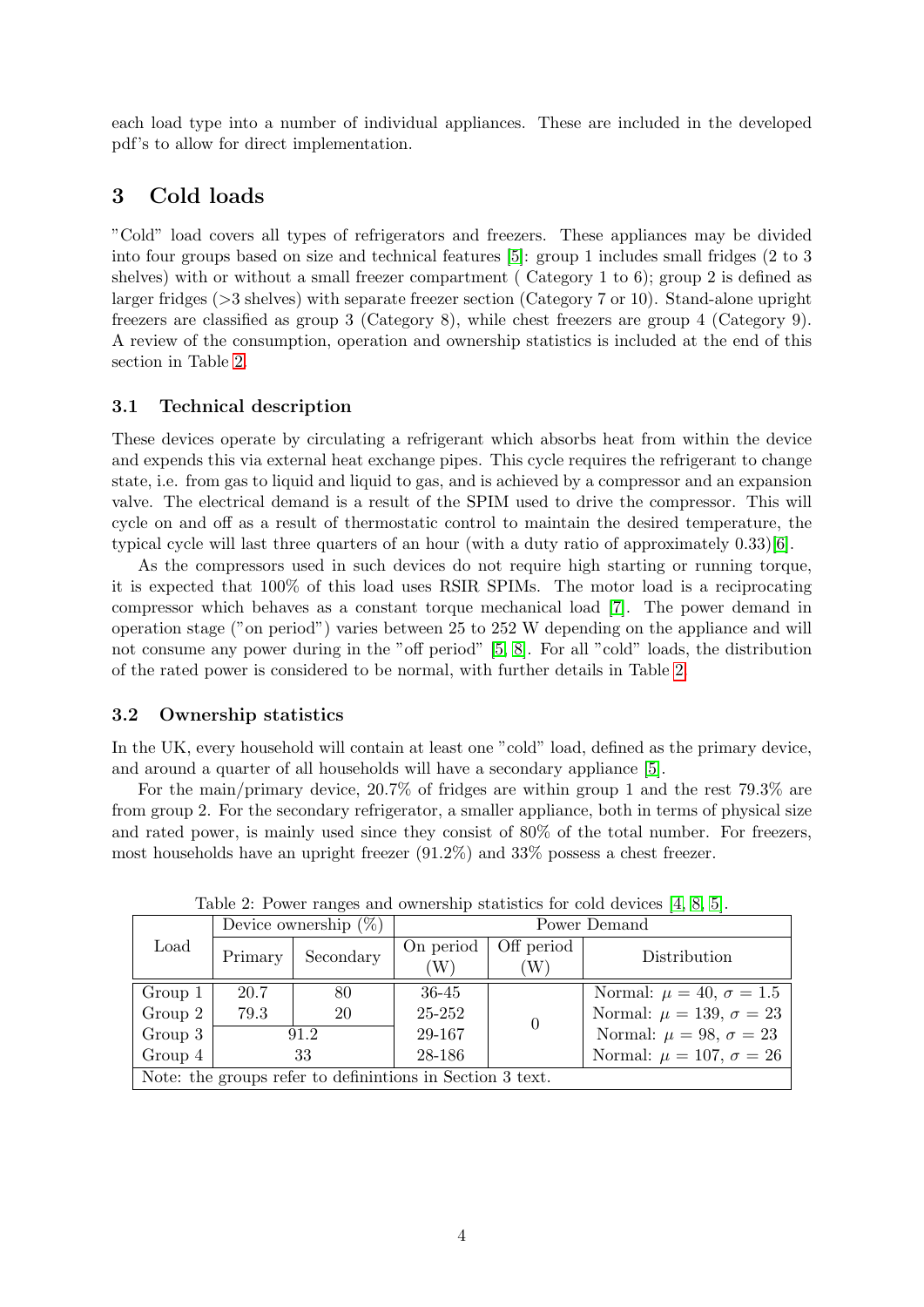## 4 Wet loads

The "wet" load type consists of dishwashers, washing machines, tumble dryers and combined appliances, i.e. washer dryers. These appliances have specific operation cycles that vary in time duration, power consumption and model according to the device. A summary of all data is included at the end of this section in Table [3.](#page-6-0)

### 4.1 Technical description

#### 4.1.1 Washing machines

The operation cycle of washing machines consists of two main stages stages. During the first stage, water is pumped into the drum and heated up to the required temperature using an ohmic heating element. In the next tage of operation, a sequence of drum rotations are performed with respect to the chosen cycle settings. The drum rotations will be alternated with pumping of fresh of water and flushing of water from the drum. The duration of the cycle depends on the selected washing programm and temperature and it may last from 15 min up to 3 hours [\[6\]](#page-16-5). However, the typical cycle lasts for 75 minutes [\[6,](#page-16-5) [9\]](#page-16-8). The load model variation of a typical cycle of a washing machine is depicted in Figure [2\(b\).](#page-5-0)

The rated power of the heating element varies between 1.8 kW to 2.5 kW [\[6\]](#page-16-5) and is modelled as an ideal resistive load. The SPIM utilised to drive drum rotation is considered  $\text{CSR}_{CT}$  due to the high running torque that is required. The centrifugal water pump will present a quadrative torque to the motor and is modelled as  $CSR_{OT}$  [\[7\]](#page-16-6). The power demand of the electronic control system of the device is very low and is assumed to include basic electronic components, and is, therefore, modelled as  $SMPS_{noPFC}$ .

#### 4.1.2 Dishwashers

The dishwasher operation will contain three main stages. In the first stage, water is pumped into the device and heated to the required temperature. This is followed by several repititions, as set by the specific operating setting, of the cleaning process. In this stage, water is supplied to a spray fan element within the device. During the last stage, fresh water is drawn into the device and heated to complete the cleaning process. The duration of the cycle depends on the selected washing programm and temperature and it may last from 15 min up to 3 hours [\[6\]](#page-16-5). However, the typical cycle lasts for 75 minutes [\[6,](#page-16-5) [9\]](#page-16-8).

As with the washing machine, the rated power of the heating element varies between 1.8 kW to 2.5 kW [\[6\]](#page-16-5) and the internal water pump is modelled as  $CSR_{QT}$ . Due to the lower running torque requirements it is assumed that the rotating cleaning fans does not include a run capacitor, i.e. it is modelled as  $RSIR_{CT}$  load category. The power and load model variation of a typical dishwasher are depicted in Figures  $2(c)$  and  $2(d)$  respectively.

#### 4.1.3 Tumble dryers

The typical tumbe dryer contains only two main electrical components: a resistive heating element and a SPIM to drive drum rotation. The typical cycle consists of a periodic heating of the air within the appliance whilst the drum keeps rotating for the duration of the task [\[6,](#page-16-5) [10\]](#page-16-9). The typical cycle lasts for 52 minutes [\[6\]](#page-16-5). The rated power of the resistive heating element varies between 2 - 2.5 kW [\[6\]](#page-16-5), while the motor for the drum rotation is modelled as  $RSCR_{CT}$ due to the high running torque requirements (Figure  $2(f)$ ).

#### 4.1.4 Washer dryer

A washer dryer is a washing machine that offers additional drying facitilies, similar to those performed in tumble-dryers. As such, it is assumed that the device operation will consist of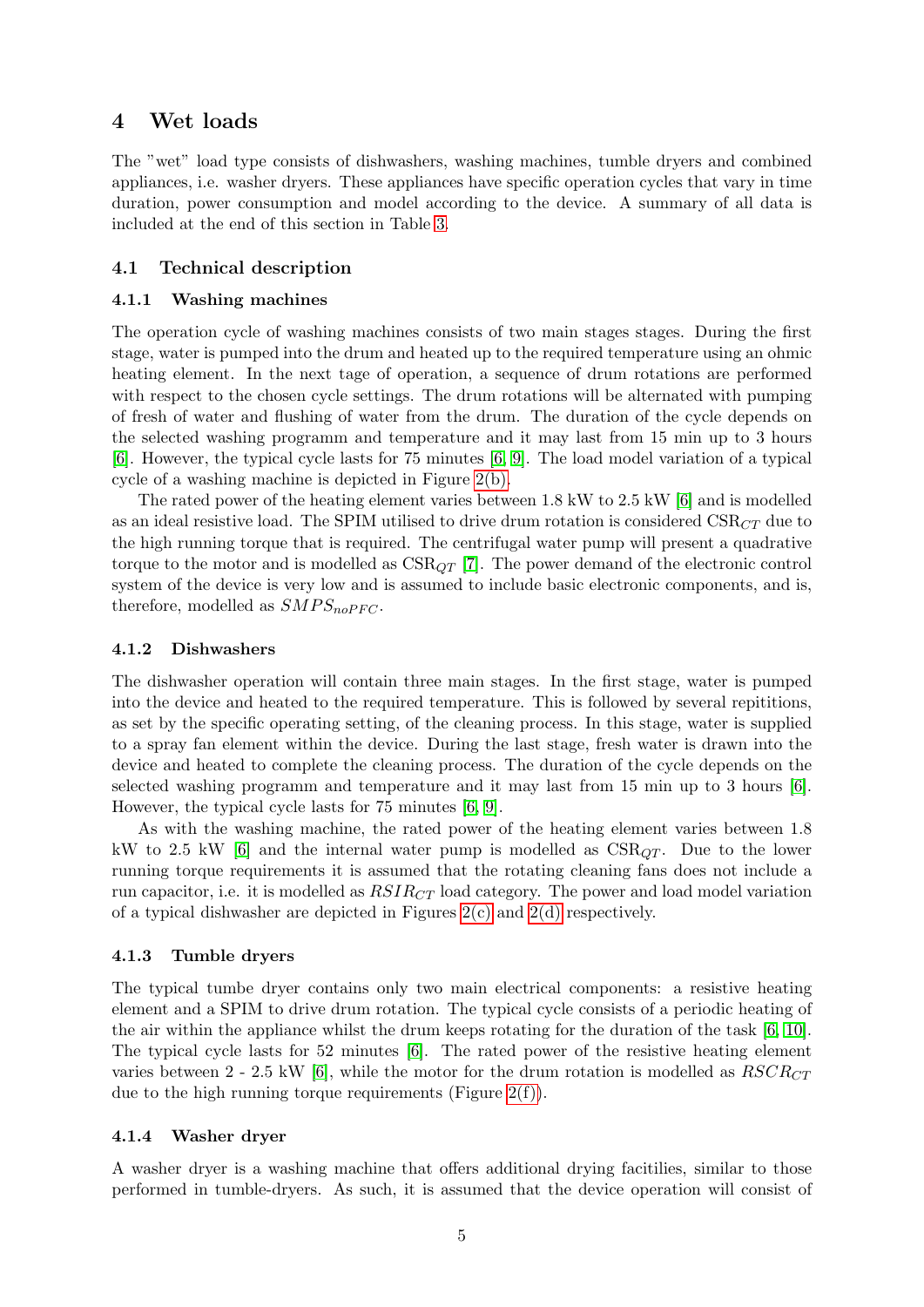<span id="page-5-1"></span>the typical operating cycle of a washing machine followed by the typical operating cycle of the tumble-dryer.

<span id="page-5-2"></span><span id="page-5-0"></span>

<span id="page-5-3"></span>Figure 2: The operation cycles of the wet loads [\[6\]](#page-16-5) and the model variation during their operation.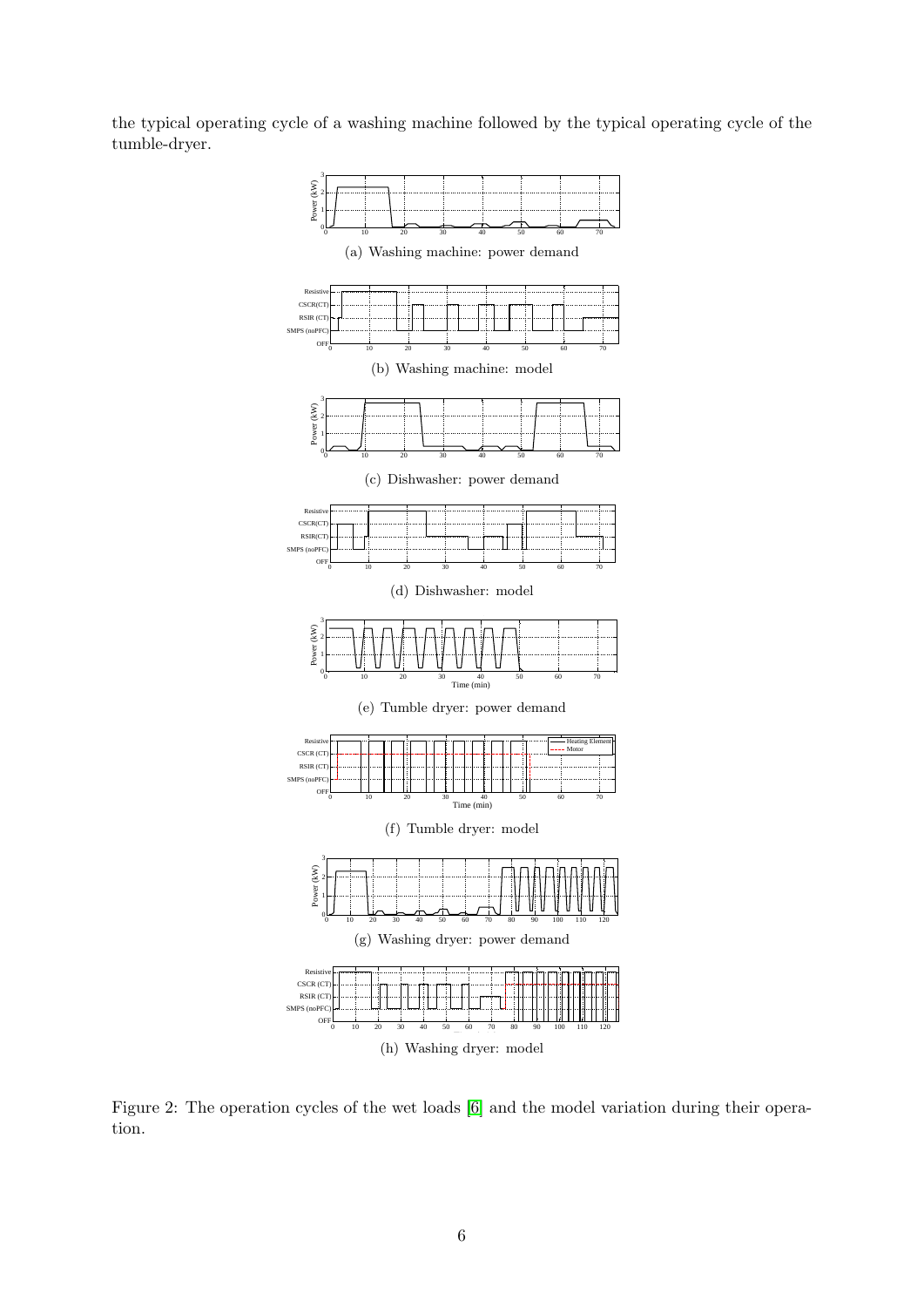## 4.2 Ownership statistics

The washing machine ownership in the UK is very high (around 93%), while the penetration of dishwashers is more modest (about  $35\%$ ) [\[4,](#page-16-3) [11\]](#page-16-10). As for the tumble dryers, about  $69\%$  of UK households are equipped with one [\[4\]](#page-16-3). The ownership statistics of washing machines and tumble dryers include the washer dryers. The ownership and the consumed energy per operation cycle of the wet loads are displayed in Table [3.](#page-6-0)

The ownership statistics and the consumed energy during the operation cycle for each cycle are shown in Table [3.](#page-6-0)

| Load            | Ownership         | Power demand |
|-----------------|-------------------|--------------|
|                 | statistics $(\%)$ | kWh/cycle    |
| Dishwasher      | 35                | $1.1 - 1.8$  |
| Washing machine | 93                | $0.6 - 1.5$  |
| Tumble dryers   | 69                | $2.4 - 4.2$  |
| Washer dryers   | 18                | $3 - 5.5$    |

<span id="page-6-0"></span>Table 3: Ownership statistics and consumed energy of operation cycle of wet loads [\[4,](#page-16-3) [11\]](#page-16-10).

# 5 Consumer electronics

The consumer electronics load type include a large number of different load types. TVs, VCR/DVD players, set-top boxes and all variants of power supplies units (PSU) are classified as consumer electronics. Outwith TVs, the majority of appliances are of low rated powers and can be simplified for modelling purposes. However, TV load requires more careful consideration.

# 5.1 Technical description

From an eletrical viewpoint, the required operation of all consumer electronic devices is identical. As they all require dc voltage to operate, all consumer electronic appliances require a SMPS to convert the ac supply voltage. Variations will be introducted based on the rated power of the device and the electrical circuits required to satisfy harmonic legislation, defined in citeHarmLimits. However, all of these devices will present a constant active power load on the power network.

## 5.1.1 Low-power and supplementary devices

All low-power and supplementary appliences, i.e. set-top boxes, video players, game consoles, audio Hi-Fi and PSU, have rated power consumption less than or equal to the 75 W harmonic limit. Accordingly, they are modelled as PE no-PFC. Game consoles are similar to set-top boxes but with higher power consumption, between 19-197 W in operating mode depending on the console, therefore they are required to include some form of PFC circuit. Based on their high energy efficient operation, it is assumed that they are equipped with a-PFC.

## 5.1.2 TVs

In load use statistics, TVs are often referred to as primary and secondary. Primary TVs refer to the main use TV, while secondary TVs include smaller, lower rated power TVs with lower use frequency. Currently, there are four main variants of TV technology: cathode ray tube (CRT), liquid-crystal-display (LCD)/light-emitting diode (LED) display, plasma televisions and rear projectors (RP). The market share of the RP technology is negligible and is excluded from further analysis.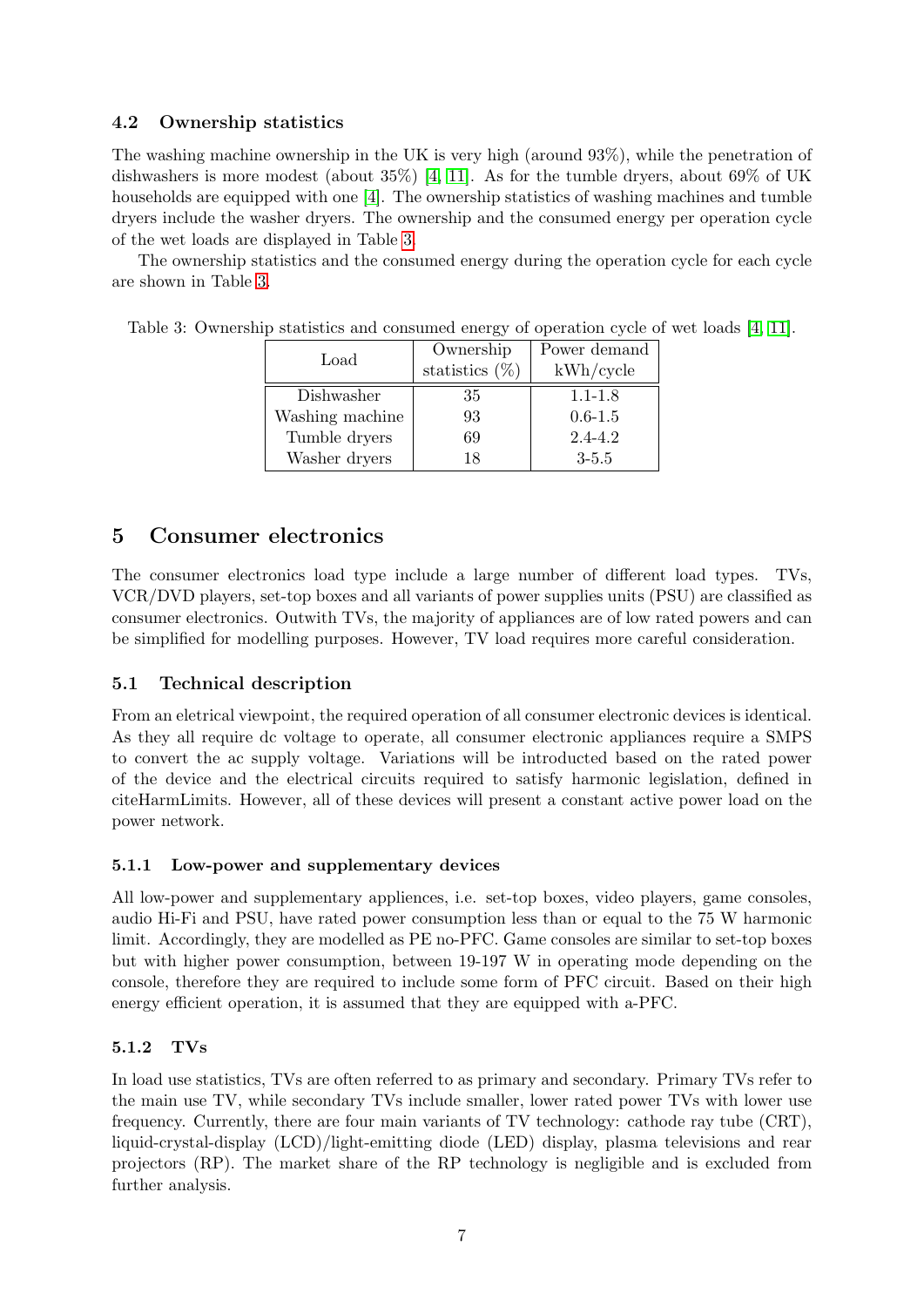The rated power of the device will determine the electrical characteristics of the load, as a result of the implementation of harmonic legislation. All secondary appliances are considered as PE no-PFC, due to the lower rated power. For primary appliances, it is assumed that the modern appliances, i.e. LCD/LED, will utilise PE a-PFC technology, while older technologies, i.e. CRT and plasma, will include PE p-PFC circuits to satisfy harmonic legislation. The rated power of each of these appliances varies according to the size of screen and technology and can be selected from the rated power distribution, shown in Figure [3.](#page-7-0)

The distribution of rated power of the LCD/LED and Plasma TV technology is best represented by the Inverse Gaussian distribution, which is defined by two parameters:  $\mu$  the mean value and shape factor  $\lambda$  [\(3\)](#page-7-1):

<span id="page-7-1"></span>
$$
f(x|\mu,\lambda) = \sqrt{\frac{\lambda}{2\pi x^3}} e \left\{ -\frac{\lambda}{2\mu^2 x} (x-\mu)^2 \right\} \quad \text{for } x > 0
$$
 (3)



<span id="page-7-0"></span>Figure 3: TV ownership per screensize and technology[\[4\]](#page-16-3).

#### 5.2 Ownership statistics

#### 5.2.1 TV's

Almost all households are equipped with at least 1 TV, with the ownership to be about 97% of households [\[4\]](#page-16-3). A general rule of thum is that households do not have more than 1 appliance per occupant. In Figure [3,](#page-7-0) it can be seen that secondary and most of the primary devices are LCD and, especially, CRT TV's which are the categories that concentrate the largest market share. Large screensize TV's consist of mostly plasma TV's and projectors and a few LCD. This distribution has a significant effect on the total power consumption of this load category.

#### 5.2.2 Supplementary and low power appliances

As it is reported in [\[13\]](#page-16-11), a high proportion of UK households have set-top boxes and videoplayers, 93% and 88% respectively. The large penetration of set-top boxes can be attributed to the growing use of digitial television receivers. The ownership of audio appliances can be assumed to be a similar magnitude, around 90%. Recent statistics indicate that approximately 44% of UK households own a game console [\[14\]](#page-17-0), with further details presented in Table [6.](#page-9-0)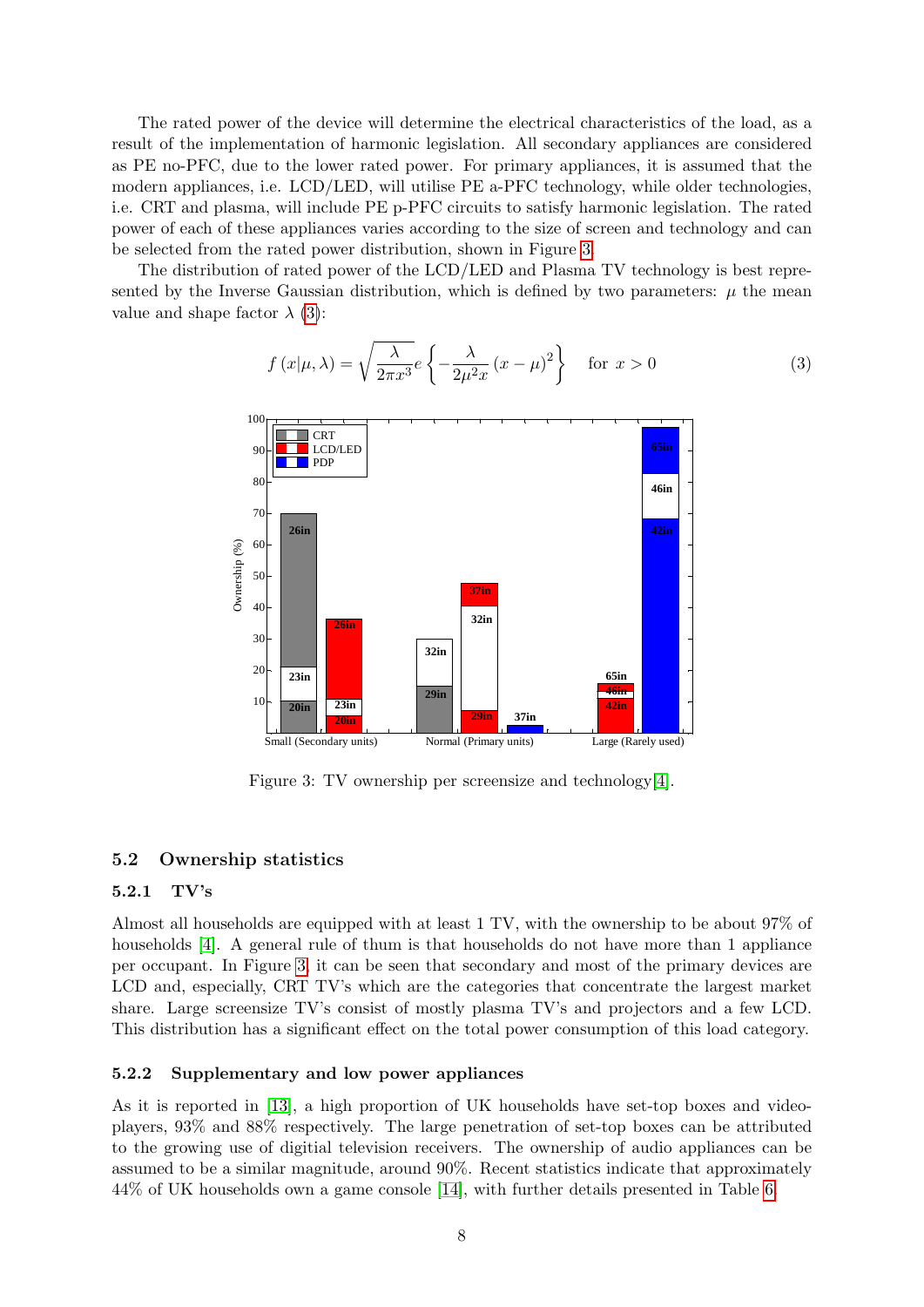

Figure 4: The distribution curve of rated power for LCD/LED and Plasma TV's.

|            | Device    |         | Power demand |                                                  |
|------------|-----------|---------|--------------|--------------------------------------------------|
| Device     | ownership | In use  | Stand-by     | Distribution                                     |
|            | $\%$      | W)      | W)           |                                                  |
| <b>CRT</b> | 13.4      | 80-160  | $4 - 14$     | Normal: $\mu = 60$ , $SD = 13.3$                 |
| LCD/LED    | 71.0      | 80-300  | $1-3$        | Inverse Gaussian: $\mu = 60, \lambda = 162$      |
| <b>PDP</b> | 15.1      | 60-130  | $2 - 4$      | Inverse Gaussian: $\mu = 186$ , $\lambda = 1241$ |
| RP         | 0.5       | 145-340 | $2 - 4$      |                                                  |

Table 4: Statistics on TV ownership per technology and power range according to [\[8,](#page-16-7) [12\]](#page-16-12).

# 6 Information and Communication Technology

Information and communication technology (ICT) load includes the following devices: PCs, monitors, laptops, printers and multi-function devices (MFDs). By annual power consumption, the main loads are PCs and laptops. All associated equipment with be operated in conjunction with one of these appliances.

# 6.1 Technical description

As with the consumer electronics load type, the required operation of all ICT devices is identical, as all appliances will include a SMPS to convert the ac supply voltage to the required dc voltage.

## 6.1.1 Desktop computers

Desktops are electronic devices that are assumed to have either passive PFC or active PFC depending on the circuit of the voltage supply. The active power consumption will vary in the range 20-60% of the rated power during normal operating conditions, based on the specific operations being performed by the machine [\[18\]](#page-17-1). Although it is possible for the power demand to reach up to 100% of the rated value, it is not expected to last for a significant period of time. According to manufacturers' datasheets, the rated power of the voltage supply varies between 100 to 900 W and the pdf can be described by the Generalised Extreme Value (GEV) distribution (Figure [5\)](#page-9-1). The GEV distribution is defined by three variables: the shape parameter k, the location parameter  $\mu$  and the scale parameter  $\sigma$  [\(4\)](#page-9-2):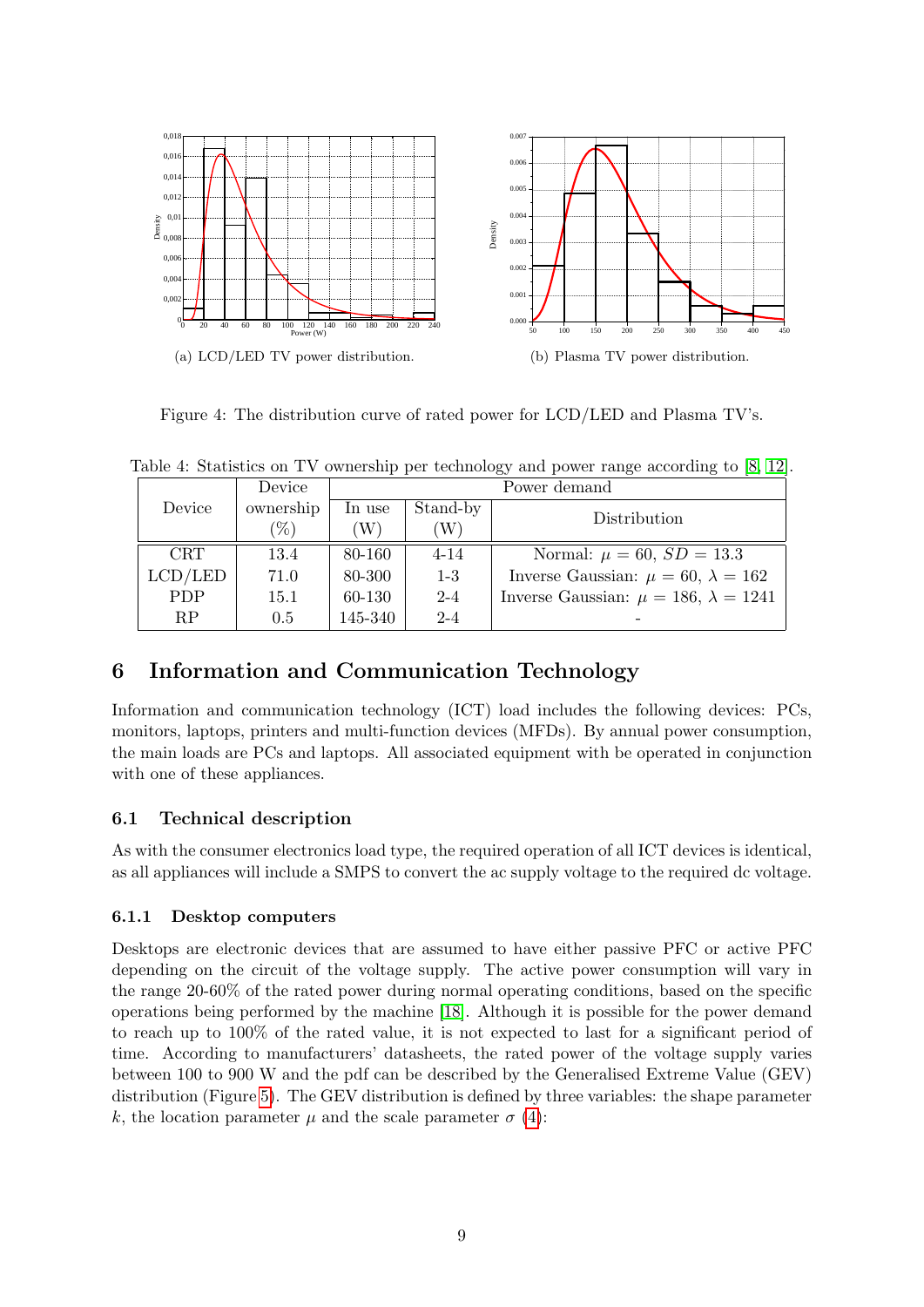Table 5: Owneship statistics and rated power ranges for supplementary and low power appliances[\[12,](#page-16-12) [15,](#page-17-2) [16\]](#page-17-3).

|                  | Device          |           | Power demand               |                                 |  |  |  |
|------------------|-----------------|-----------|----------------------------|---------------------------------|--|--|--|
| Appliance        | ownership       | In-use    | Stand-by                   |                                 |  |  |  |
|                  | $\mathscr{C}_0$ | W         | $\left( \mathrm{W}\right)$ | Distribution                    |  |  |  |
| Set-top box      | $93\%$          | $5 - 18$  | $5 - 11$                   | Normal: $\mu = 12$ , $SD = 2.2$ |  |  |  |
| Video player     | 88\%            | $5 - 18$  | $5 - 11$                   | Normal: $\mu = 12$ , $SD = 2.2$ |  |  |  |
| Audio appliances | $90\%$          | $18 - 30$ | $5-6$                      | Normal: $\mu = 24$ , $SD = 2$   |  |  |  |
| Game consoles    | 44\%            | 13-197    | $2 - 4$                    | Uniform                         |  |  |  |

Table 6: Statistics on game consoles ownership per type and power consumption [\[17\]](#page-17-4).

<span id="page-9-0"></span>

|               | Device    | Power demand |                |  |  |
|---------------|-----------|--------------|----------------|--|--|
| Type          | ownership | Mean Power   | Stand-by Power |  |  |
|               | $\%$      |              |                |  |  |
| PlayStation 3 | 27.9      | 23-197       | $1 - 3$        |  |  |
| $X$ box 360   | 29.5      | 67-185       | $2 - 3$        |  |  |
| Nintendo Wii  | 42.6      | 13-19        | $1 - 2$        |  |  |

$$
f(x) = \begin{cases} \frac{1}{\sigma} \left( - (1 + kz)^{\frac{-1}{k}} \right) (1 + kz)^{-1 \frac{-1}{k}} & k \neq 0\\ \frac{1}{\sigma} \exp(-z - \exp(-z)) & k = 0 \end{cases}
$$
(4)

where

<span id="page-9-2"></span>
$$
z = \frac{x - \mu}{\sigma} \quad \text{for } x > 0
$$



<span id="page-9-1"></span>Figure 5: Rated power distribution for desktops.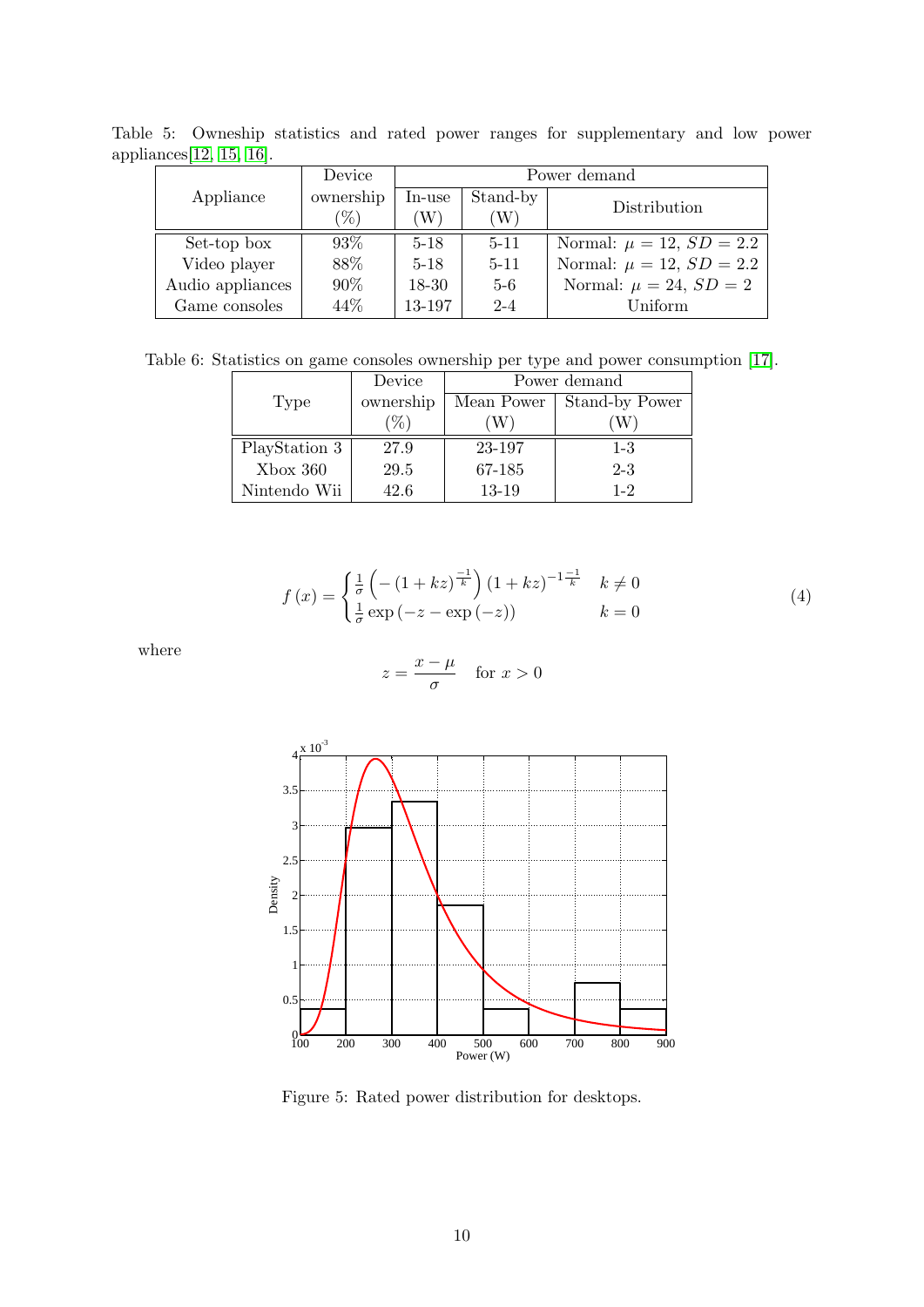#### 6.1.2 Monitors

PC monitors electrical characteristics are similar to TVs but due to lower power demand, they are mainly modelled as  $SMPS_{noPFC}$  for less than 75 W and  $SMPS_{nPFC}$  for those that require more than 75 W. The required power depends on the age of the device, the technology utilised and the screen size.

A typical CRT monitor will have active power rating in the range 60 - 85 W, drawing 2-5 W when in stand-by mode, based on their age. The power distribution of LCD/LED monitors can be described by the Log-Logistic distribution (eq[.5\)](#page-10-0). This distribution is defined by three parameters: location parameter  $\mu$  and scale parameters  $\alpha$  and  $\sigma$ . The fitting to manufacturers' data is presented in Figure [6\)](#page-10-1). LCD/LED monitor stand-by consumption is similar to CRT technology, 2-5 W [\[12,](#page-16-12) [18,](#page-17-1) [19\]](#page-17-5).

<span id="page-10-0"></span>
$$
f(x) = \frac{\alpha}{\sigma} \frac{\left(\frac{x-\mu}{\sigma}\right)^{\alpha-1}}{\left(1 + \left(\frac{x-\mu}{\sigma}\right)^{\alpha}\right)^2} \quad \text{for } x > 0
$$
 (5)



<span id="page-10-1"></span>Figure 6: LCD/LED PC monitors power distribution.

#### 6.1.3 Laptops

From a number of measurements performed on laptop battery chargers, with age ranging from one to six years old, it was found that the predominant technology was PE no-PFC ( 56%), with PE p-PFC contibuting 19% and PE a-PFC 25% to this load type consumption. During operation, the power drawn by the laptop will vary between 40% - 85% of the rated power charger during normal operating conditions. The distribution of power drawn by the measured laptops and the laptops that are available in the market is shown in Fig[.7.](#page-11-0) This distribution can be represented by the GEV distribution.

#### 6.1.4 Office equipment

This is classified as printers, scanners and MFD and there are several technological variations for each appliance type. However, from a load modelling viewpoint, this will only change the rated power of the device. From [\[16,](#page-17-3) [19\]](#page-17-5) and manufacturers' datasheets, for ink-jet printers,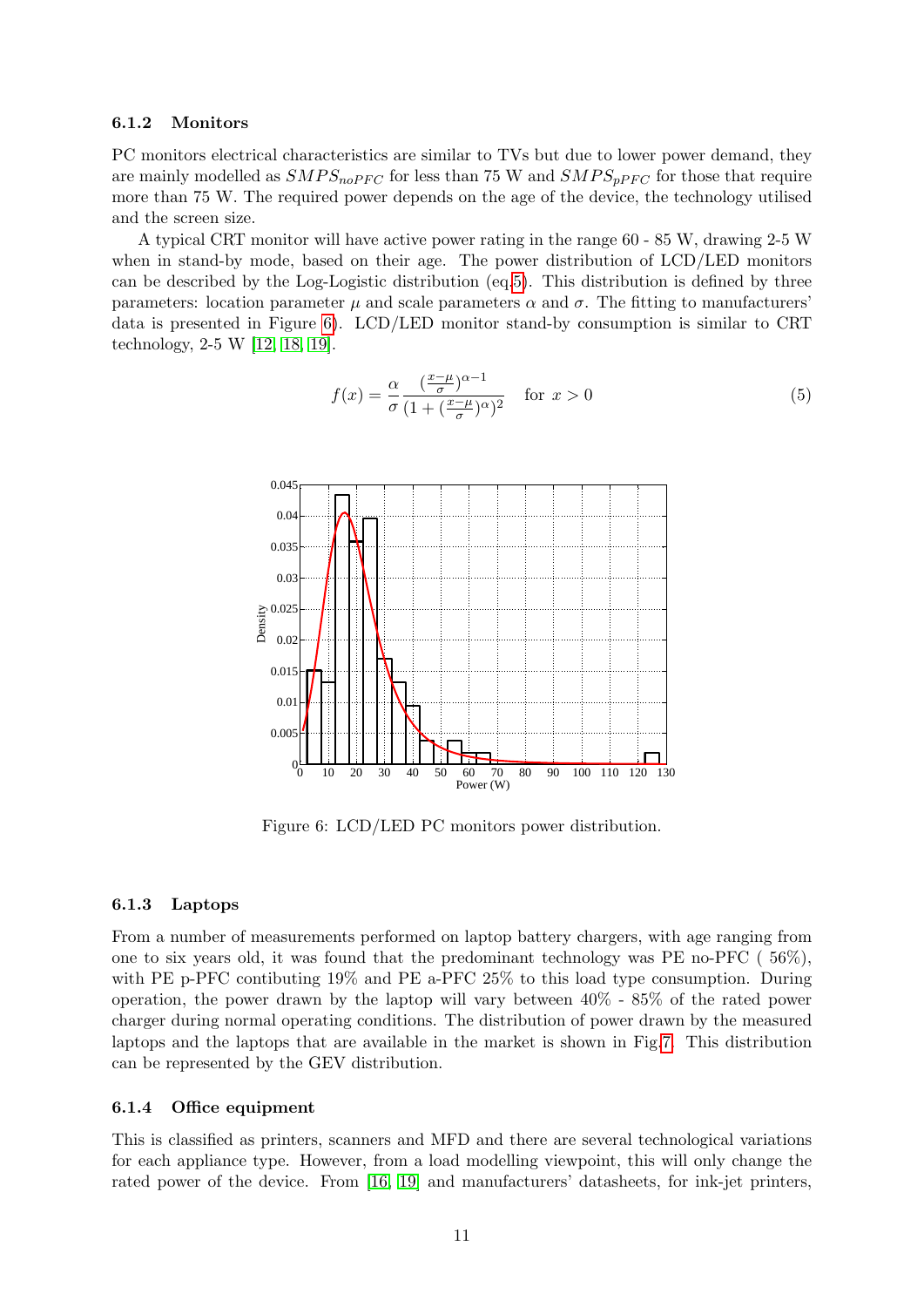

<span id="page-11-0"></span>Figure 7: Power distribution for laptops.

the rated power will lie between 10-42 W, with 2-12W in stand-by mode. The power demand of laser printers is higher, typically between 315-440 W when active and 5-12 W in stand-by model. The active power demand of scanners is generally around 150 W, while MFDs will range from 15 - 500 W, depending on the size of the device.

It is assumed that all devices of rated power will utilised PE no-PFC technology, with passive-PFC being the main technology in devices of higher rated powers.

#### 6.1.5 Communication appliances

Landline phones and routers are of low rated power, 7 - 30 W and are modelled as PE no-PFC [\[18\]](#page-17-1).

#### 6.2 Ownership statistics

41% of houses have a desktop and 78% of them have laptops in UK, while about 30% own both[\[13,](#page-16-11) [4\]](#page-16-3). It is assumed that there is a maximum of one desktop in each household, with a maximum of one laptop per occupant. It is assumed that only 5% of monitors currently in use are CRT technology, with the majority being LCD monitors.

Available statisics indicate that MFD are more widely used than standalone printers and scanners, with ownership approximatelt 57% and 33%, respectively. Router ownership is calculated in [\[20\]](#page-17-6) and confirmed by [\[13\]](#page-16-11), with approximately 84% of households owning a router.

# 7 Cooking

Cooking loads can be divided into five general types: ovens, hobs, kettles, microwaves and small appliances. In the UK, the primary energy source for the major cooking loads, i.e. ovens and hobs, is gas, which is responsible for around  $57\%$  of cooking energy. However, due to the high rated power of electric cooking appliances, there is still a considerable demand from electric cooking in the residential load sector. Recent statistics estimate that around 25% of the daily power consumption comes from cooking [\[21\]](#page-17-7).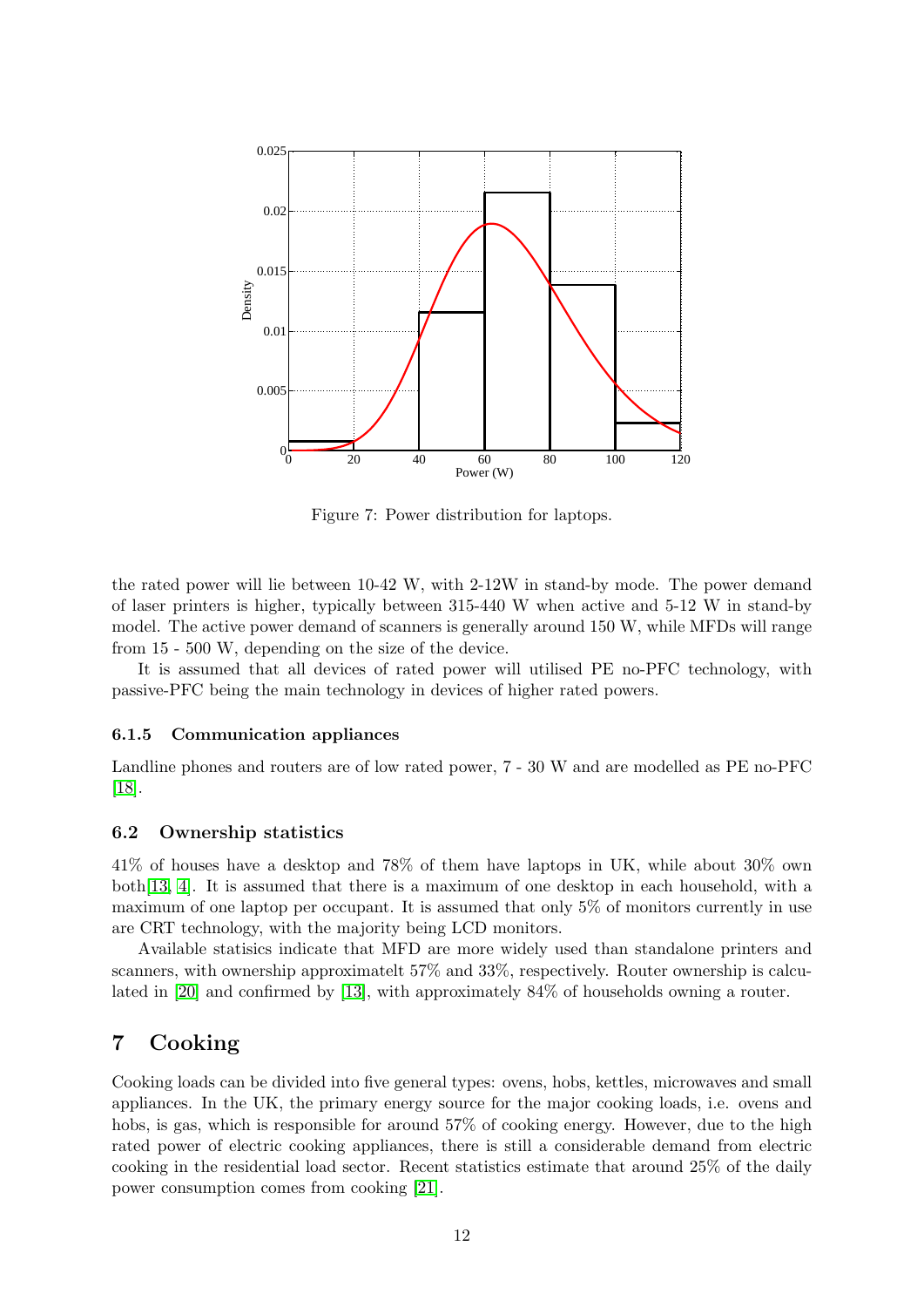|                 | Device    | Power demand |                |                                                            |
|-----------------|-----------|--------------|----------------|------------------------------------------------------------|
| Appliance       | ownership | In-use       | Stand-by       | Distribution                                               |
|                 | $(\%)$    | (W)          | W)             |                                                            |
| Desktop         | 41        | $50 - 250$   | $\overline{5}$ | GEV: $k = 0.19$ , $\mu = 282$ and $\sigma = 95$            |
| Laptops         | 78        | 20-120       | $\mathbf{5}$   | GEV: $k = -0.15$ , $\mu = 58$ and $\sigma = 20$            |
| CRT Monitors    | 2.1       | 60-85        | $2 - 5$        | Normal: $\mu$ = 72, $\sigma$ = 9                           |
| LCD Monitors    | 39        | $10 - 140$   | $2 - 5$        | Log-Logistic: $\mu = 3.3$ , $\alpha = 29$ , $\sigma = 0.2$ |
| Printer/scanner | 32.5      | 10-440       | $2 - 15$       | Inverse Gaussian: $\mu = 28, \lambda = 148$                |
| <b>MFD</b>      | 57        | $15 - 75$    | $2 - 10$       | Inverse Gaussian: $\mu = 25, \lambda = 130$                |
| <b>Routers</b>  | 84        | $12 - 40$    | $2 - 3$        | Normal: $\mu = 26$ , $\sigma = 4.7$                        |
| Phones          | 98        | $30-40$      | $6-8$          | Normal: $\mu = 35$ , $\sigma = 1.7$                        |

Table 7: Owneship statistics and rated power ranges for ICT loads [\[4,](#page-16-3) [13,](#page-16-11) [18,](#page-17-1) [19\]](#page-17-5).

## 7.1 Technical description

Cooking includes a large number of appliances that can be used for food preparation. The main electrical cooking devices are usually resistive loads which include ohmic heating element, and their rated power consumption depends on the type of appliance and their duty cycle  $(D)$ . It is estimated that electrical hobs operate with  $D = 0.33$  for 0.75 min cycle, the values of  $D = 0.5$ for 5 min operation cycle for electric ovens are slight higher due to the higher temperatures required [\[6\]](#page-16-5). The rated power of the resistive heating element between different appliances will varies in the range 2 to 3 kW.

The more complex operation of microwaves requires the rectification of the supply voltage and is modelled as PE p-PFC, while food processors are modelled as  $CSCR_{CT}$  motors. Reports, e.g. [\[4,](#page-16-3) [8,](#page-16-7) [9,](#page-16-8) [16,](#page-17-3) [22,](#page-17-8) [23\]](#page-17-9), and manufactures' data give typical power range of the devices in market with a summary presented in Table [8.](#page-12-0)

## 7.2 Ownership statistics

More than half of UK households (62%) are equipped with electric ovens, while less than half (46%) have electric hobs [\[6,](#page-16-5) [8,](#page-16-7) [9\]](#page-16-8). Microwave ovens are more frequently found in UK dwellings, and the ownership is reported to be about 92% [\[4\]](#page-16-3). The penetration of smaller appliances, i.e. kettle, a toaster or a food processor, is considered to include all UK households [\[4\]](#page-16-3). Table [8](#page-12-0) presents the ownership statistics and the rated power ranges, given as uniform distribution.

|                | Device    | Power demand  |                                     |  |  |  |
|----------------|-----------|---------------|-------------------------------------|--|--|--|
| Device         | ownership | Rated power   | Distribution                        |  |  |  |
|                | $\% )$    | (kW)          |                                     |  |  |  |
| Electric oven  | 62        | $2 - 3$       | Normal: $\mu = 2500, \sigma = 155$  |  |  |  |
| Electric hob   | 46        | $2 - 3$       | Normal: $\mu = 2500, \sigma = 155$  |  |  |  |
| Microwave Oven | 92        | $0.6 - 1.15$  | Normal: $\mu = 862$ , $\sigma = 97$ |  |  |  |
| Kettle         | 98        | $2 - 3$       | Normal: $\mu = 2500, \sigma = 167$  |  |  |  |
| Toaster        | 95        | $0.8-1$       | Normal: $\mu = 900, \sigma = 33$    |  |  |  |
| Food processor | 95        | $0.15 - 0.33$ | Normal: $\mu = 240, \sigma = 30$    |  |  |  |

<span id="page-12-0"></span>Table 8: Cooking appliance ownership [\[4,](#page-16-3) [6,](#page-16-5) [8,](#page-16-7) [9,](#page-16-8) [16,](#page-17-3) [22,](#page-17-8) [23\]](#page-17-9).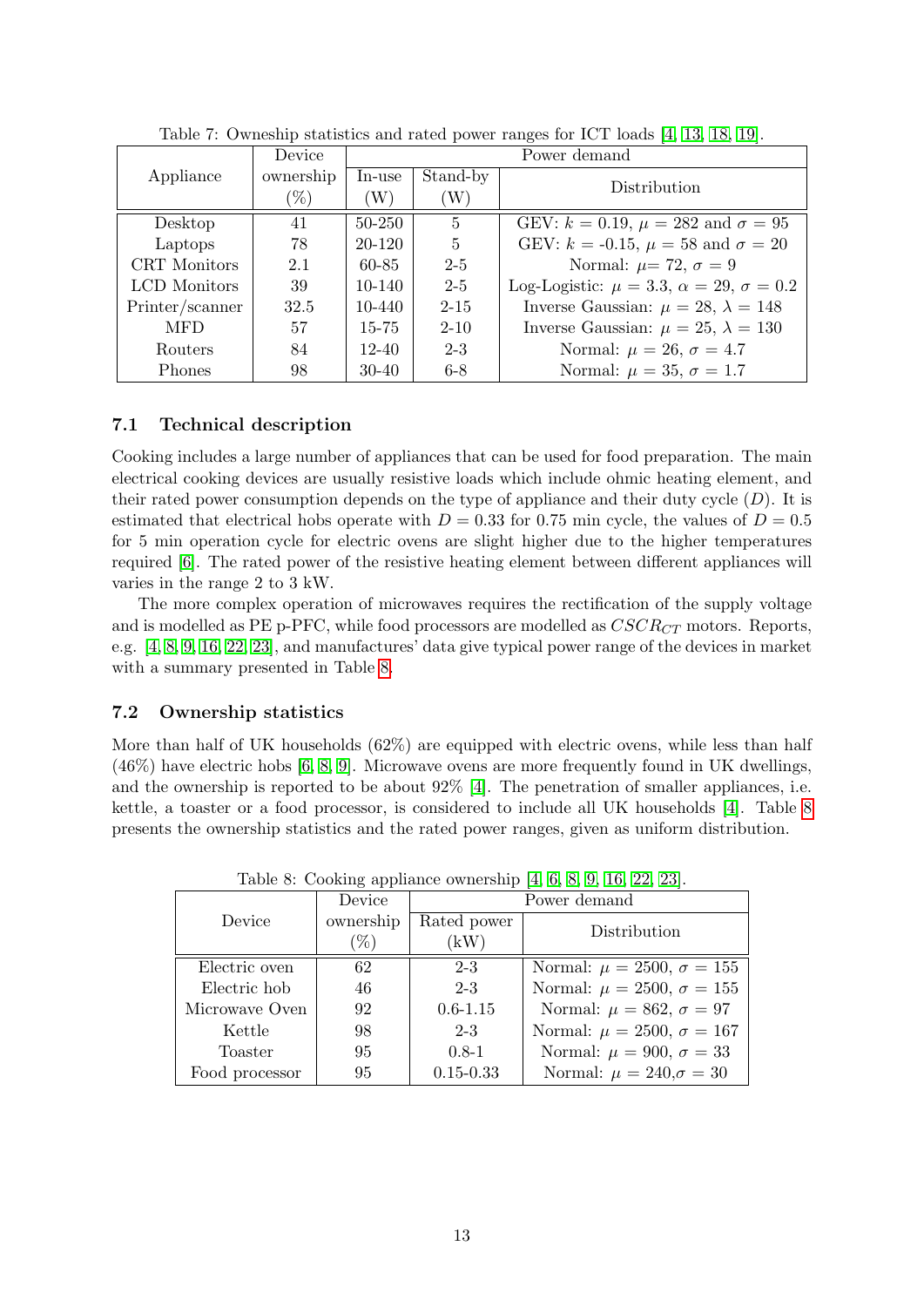# 8 Shower

Similar to the cooking activity, it is possible to use electrical showers, which are essentially instantaneous water heaters (see Section 11), or to draw hot water from a gas boiler system.

# 8.1 Technical description

The water is heated up instantly by a heating element with high rated power that may vary between 4 to 9 kW [\[8\]](#page-16-7). It is assumed that the power consumption remains constant during the activity since there is not any tank to store the hot water and new, cold water is constantly drawn into the appliance. The electric shower is modelled as a constant resistance load due to the use of resistive heating element.

# 8.2 Ownership Statistics

It is estimated that about 49% of UK households use electricity to heat the water and 90-92% of them are equipped with electric showers [\[6,](#page-16-5) [24\]](#page-17-10).

# 9 Miscellaneous loads

This load type covers all small devices that either have low power consumption or have low frequency of use. In this report, this includes: vacuum cleaners, irons and hairdryers. These appliances usually have high rated power but they are used less frequently and for short periods of time.

# 9.1 Technical description

Vacuum cleaners consist of a  $CSCR_{CT}$  motor because of the high running torque that is required. An iron is mainly a large resistive heating element while a hairdryer model is a combination of both. Hairdryers consist of a high running torque motor and a resistive element to heat the air. A summary of manufacturers' data is presented in Table [9.](#page-13-0)

# 9.2 Ownership Statistics

The penetration of vacuum-cleaner in market is 93.7% [\[25\]](#page-17-11). Similarly, steam irons and hairdryers are assumed to be in the majority of households.

<span id="page-13-0"></span>

|                | Device            | Power demand         |                                      |  |
|----------------|-------------------|----------------------|--------------------------------------|--|
| Device         | ownership<br>$\%$ | In-use power<br>`kW` | Distribution                         |  |
| Vacuum cleaner | 93.7              | $1.5 - 2.5$          | Normal: $\mu = 2, \sigma = 0.2$      |  |
| Iron           | 95                | $2 - 2.8$            | Normal: $\mu = 2.4$ , $\sigma = 0.1$ |  |
| Hairdryer      | 95                | $1.8 - 2.2$          | Normal: $\mu = 2, \sigma = 0.1$      |  |

Table 9: Power demand and ownership statistics for miscellaneous appliances.

# 10 Lighting

## 10.1 Technical description

GILs have an electrical filament in a glass bulb filled with inert gas that is heated to a high temperature until it glows. Halogen lamps are very similar to the GIL's. They are also made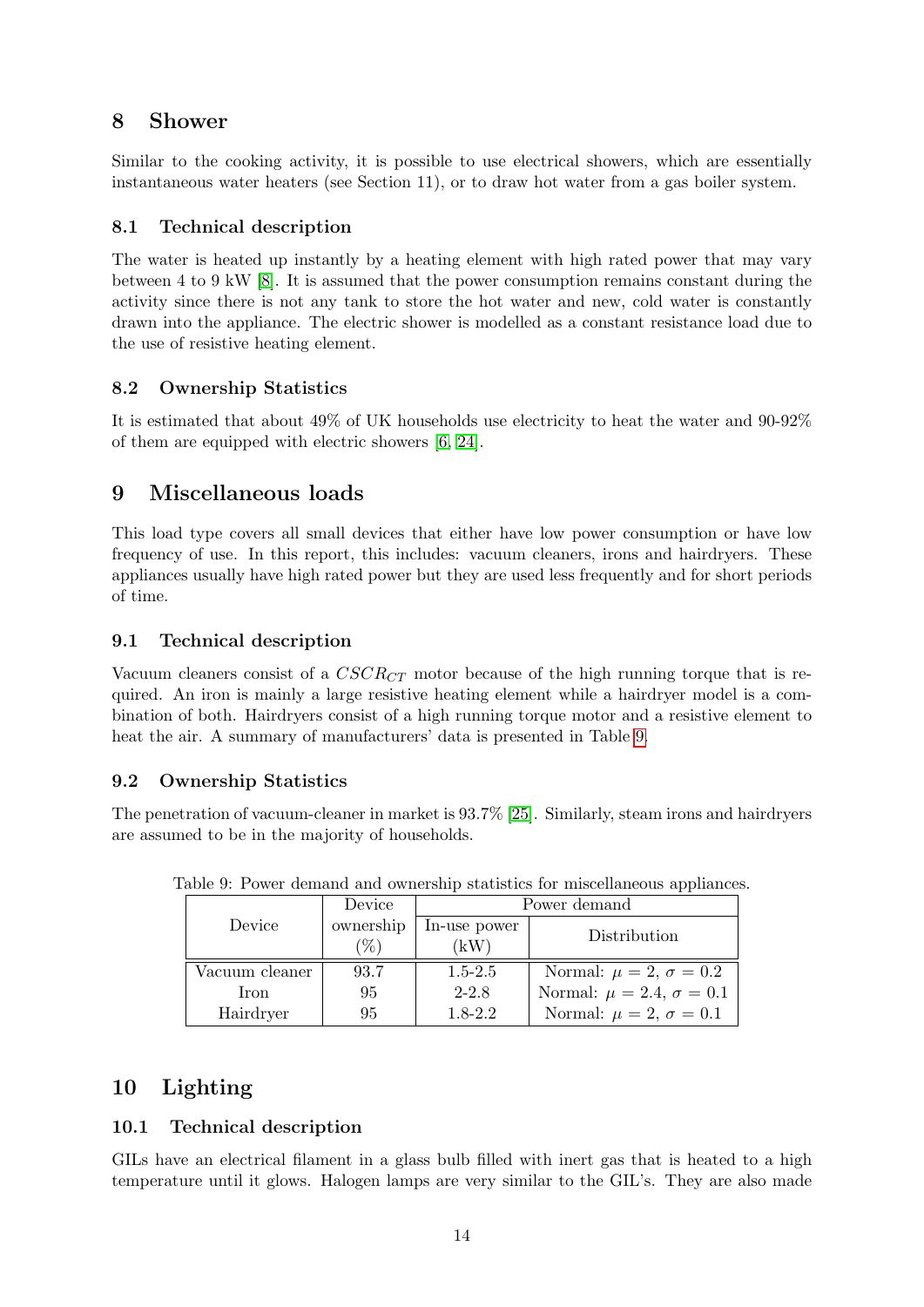of a filament inside a glass bulb that contains halogen gas. The chemical reaction between the filament and the gas allows for higher luminous efficacy for the same amount of power in comparison with GIL. Therefore, the electrical characteristics will be similar. The fluorescent lamp is a gas-discharge lamp that uses electricity to excite mercury vapor. To iniate and control this process, a sophisticated ballast circuit is required. There are two types of fluorescent lamps according to the shape: linear (LFL) and compact (CFL). LED LS are the most technologically advanced type of lamp which consists of light-emitting diodes and an internal (or external) rectifier to supply them with direct current (DC).

Due to technological differences, each type of lamp is modelled requries a unique load model (see Table [1\)](#page-2-0). Further details are provided in [\[2,](#page-16-1) [26\]](#page-17-12).

#### 10.2 Ownership Statistics

Lighting is assumed to consume approximately 20% of the total residential power consumption [\[4,](#page-16-3) [27\]](#page-17-13). In 2010, CFL, halogen and GIL lamps are the three dominant types of lamps in the UK market, with market shares of each type given in Table [10](#page-14-0) [\[4,](#page-16-3) [27\]](#page-17-13). Given that GIL share is being reduced gradually over time, the share of CFL and halogen lamps will increase further in the future.

<span id="page-14-0"></span>

| Type         | Share  | Power       |
|--------------|--------|-------------|
|              | $(\%)$ | Range $(W)$ |
| GIL 40W      | 16.2   | 40          |
| GIL 60W      | 16     | 60          |
| GIL 100W     | 2.8    | 100         |
| Halogen      | 27.4   | 5-500       |
| LFL          | 2.7    | 80-150      |
| $_{\rm CFL}$ | 34.3   | $8 - 23$    |
| LED          | 0.6    | $4 - 13$    |

Table 10: Percentage and power model of lamp types in stock [\[2,](#page-16-1) [4,](#page-16-3) [26,](#page-17-12) [27\]](#page-17-13).

### 11 Water heating

For domestic water heating, gas and electricity are the primary energy source for approximately all UK households. The electrical water heating market is evenly divided into instantaneous water heating and water storage heating [\[24\]](#page-17-10).

#### 11.1 Technical description

In instantaneous water heating, a small tank (smaller than 30 litres) is used, where the water is heated and used as it is required. It is similar in operation to an electrical shower, apart from the tank. In this appliance, whenever hot water is consumed, it is withdrawn from the tank which is instantly heated.

A water storage heating system consists of a larger tank for the hot water. The large amount of energy required to maintain this large volume of water at a maximum set temperature makes it a significant electrical load. Consequently, it is used mainly by houses that have Economy 7 tariff and heat up the water during night so as to consume it during the day [\[28\]](#page-17-14). During the day, if the temperature of the water falls under a defined lower set temperature, the heater operates to raise the temperature to the desired delivered temperature [\[28\]](#page-17-14).

The heater is modelled as a resistive element while the centrifugal pumps used for circulating the water, are modelled as  $CSCR_{OT}$  as high running constant torque is needed to elevate the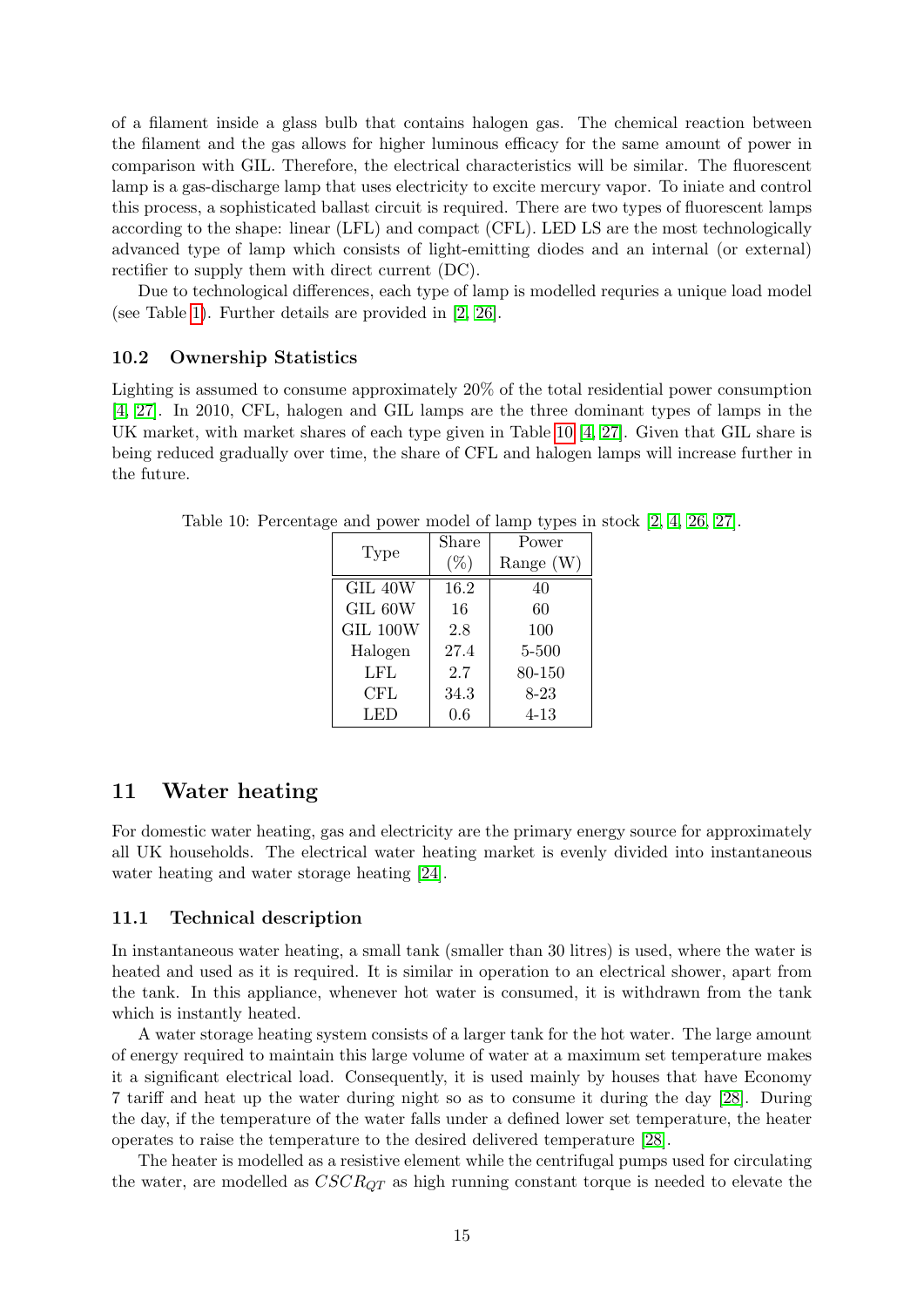water up to the required height. From an exhaustive review of manufacturers's data, the power demand of pumps varies depending on the size, with pdf described by GEV distribution (eq. [4\)](#page-9-2) in the range of 20-245 W. The rated power of instantaneous water heaters that are currently available varies between 2 to 6 kW. The typical rated power of currently available heating element in water storage heaters (as a function of tank volume) and ownership statistics are presented in Table [11](#page-15-0) [\[29\]](#page-17-15).

## 11.2 Ownership statistics

In the UK, 48% of houses use electricity to heat water for daily domestic use. Excluding the showers (90-92%), it is estimated that the market is split in half between instantaneous  $\langle$  <30 litres tank) and storage (>30 litres tank) water heating systems [\[24\]](#page-17-10).

| Volume | Device           | Rated      |
|--------|------------------|------------|
| (1t)   | Ownership $(\%)$ | power (kW) |
| 80     | 12               | '2         |
| 100    | 35               | 3          |
| 150    | 15               |            |
| 200    | 34               | 5          |
| 400    |                  |            |

<span id="page-15-0"></span>Table 11: Volume, rated power of available water storage heaters and ownership statistics.

# 12 Space heating

The principal energy source for space heating in the UK is gas. However, some households will use resistive heating systems in conjunction with off-peak electricity tariffs. A more common form of electrical space heating is in the form of electric storage heaters and there is a small share of smaller/portable instantaneous electrical heaters.

## 12.1 Technical description

The rated power of electric space heating ranges between 5 to 7 kW with uniform distribution [\[6\]](#page-16-5) and modelled as a resistive element. The storage heaters need to be charged and then they heat the room by using the stored energy. They require a lot of time to chage and, consequently, they are a large resistive load which is mainly installed in houses that have Economy 7 tariff and are charged during night.

## 12.2 Ownership Statistics

As stated previously, gas is the dominant energy source for space heating in the UK residential load sector. However, there is a small proportion of houses, approximately 7%, that are equipped with electrical space heating. 95% out of them have installed storage heating systems and only 5% is using instantaneous electrical heaters [\[4\]](#page-16-3).

# 13 Summary

This paper compiles and summarises the statistical data of the most widely used electrical loads in the UK residential load sector. This review includes data from publically available references, an exhaustive review of manufacturers' data and device measurements. The data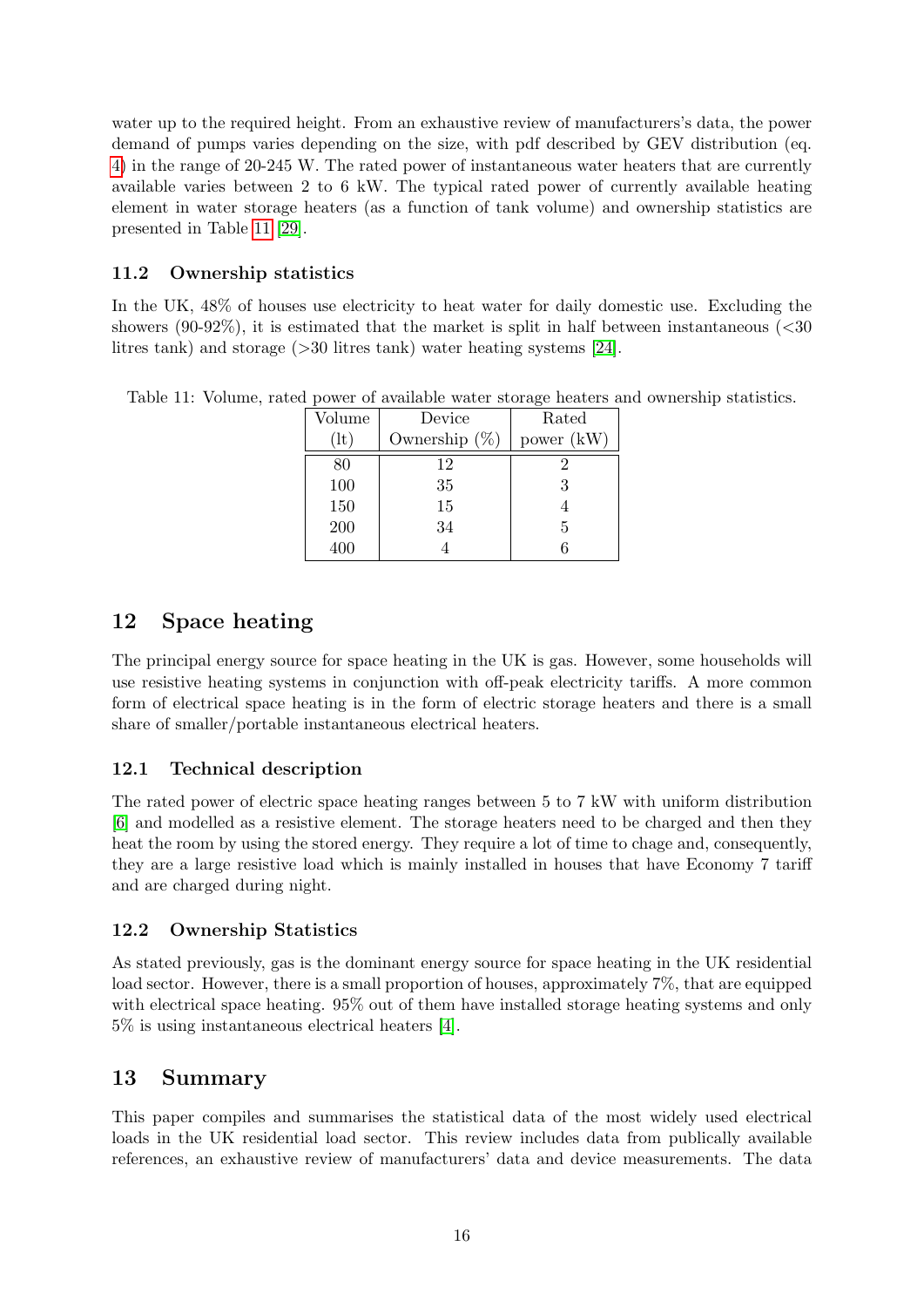age varies between 1 - 5 years, which is considered acceptable for drawing conclusions on the existing technology of the devices and ownership statistics.

In this paper, the UK residential load sector was divided into the main individual loads. For every load, probability distribution functions for the active power demand were developed from the manufacturers data and ownership statistics presented. The approach applied in this paper offers additional data, which is not included in existing load consumption statistics, on the electrical characteristics of the loads. This holistic approach includes consideration of the technical operation of each appliance to identify the specific components which perform the electrical processes requried by the load. This is particularly important for the application of load use statistics in power system analysis.

# References

- <span id="page-16-0"></span>[1] British Standards, "Electromagnetic compatibility (EMC) part 3-2: Limits limits for harmonic current emissions (equipment input current  $\leq 16$  a per phase)," 2009, bS EN  $61000-3-2:2006 + A2:2009$ .
- <span id="page-16-1"></span>[2] A. Collin, I. Hernando-Gil, J. L. Acosta, and S. Z. Djokic, "An 11 kv steady state residential aggregate load model. part 1: Aggregation methodology," pp. 1–8, 2011.
- <span id="page-16-2"></span>[3] C. E. Cresswell, "Steady-state load models for power system studies," Ph.D. dissertation, Institute of Energy Systems, University of Edinburgh, 2009.
- <span id="page-16-3"></span>[4] DECC and National Statistics, "Energy consumption in the UK, residential data tables," 2012, available: [http//www.decc.gov.uk/en/content/cms/statistics/publications.](http //www.decc.gov.uk/en/content/cms/statistics/publications)
- <span id="page-16-4"></span>[5] M. Presutto, R. Stamminger, R. Scialdoni, W. Mebane, and R. Esposito, "LOT 13: Domestic refrigerators & freezers," Preparatory Studies for Eco-design Requirements of EuPs, ISIS, Tech. Rep., 2007.
- <span id="page-16-5"></span>[6] P. D. R. Stamminger, "Synergy potential of smart appliances, in smart domestic appliances in sustainable energy systems (Smart-A)," University of Bonn, Tech. Rep., 2008.
- <span id="page-16-6"></span>[7] Square D Company, "Adjustable frequency controllers: Application guide," Tech. Rep., 1995.
- <span id="page-16-7"></span>[8] S. Firth, K. Lomas, A. Wright, and R. Wall, "Identifying trends in the use of domestic appliances from household electricity consumption measurements." Energy and Buildings, vol. 40, no. 5, pp. 926–936, 2008.
- <span id="page-16-8"></span>[9] M. Newborough and P. Augood, "Demand side management opportunities for the UK domestic sedtor," vol. 146, no. 3, pp. 283–293, 1999.
- <span id="page-16-9"></span>[10] S. Deering, M. Newborough, and S. Probert, "Rescheduling electricity demands in domestic buildings," Applied energy, vol. 44, no. 1, pp. 1–62, 1993.
- <span id="page-16-10"></span>[11] M. Presutto, R. Stamminger, R. Scialdoni, W. Mebane, and R. Esposito, "LOT 14: Domestic washing machines & dishwashers, final report, tasks 3 -5," Tech. Rep., 2007.
- <span id="page-16-12"></span>[12] A. Almeida and P. Fonseca, "Residential monitoring to decrease energy use and carbon emissions in Europe," pp. 96–109, 2006.
- <span id="page-16-11"></span>[13] Ofcom, "The consumer experience 2011," 2011, available: [http://stakeholders.ofcom.org.](http://stakeholders.ofcom.org.uk/market-data-research/market-data/consumer-experience-reports) [uk/market-data-research/market-data/consumer-experience-reports.](http://stakeholders.ofcom.org.uk/market-data-research/market-data/consumer-experience-reports)